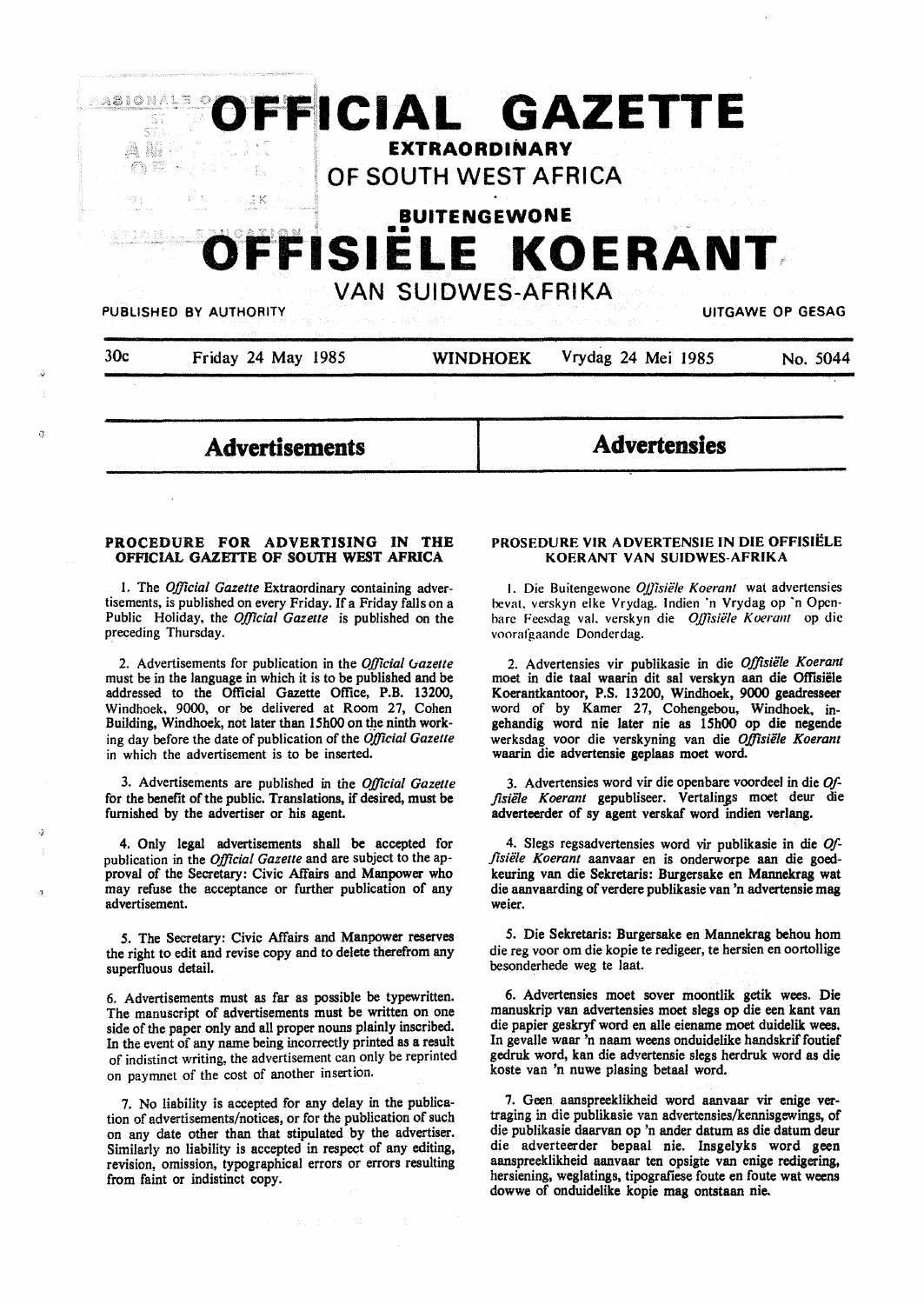8. The advertiser will be held liable for all compensation and costs arising from any action which may be instituted against the Administrator-General as a result of the publication of a notice with or without any omission, errors, lack of clarity or in any form whatsoever.

9. The subscription for the *Ojftcial Gazette* is R20,00 per annum, post free in this territory and the Republic of South Africa, obtainable from Swapers Limited, P.O. Box 56, WINDHOEK, 9000. Postage must be prepaid by overseas subscriber. Single copies of the *Official Gazette* are obtainable from Swapers Limited, P.O. Box 56, Windhoek, 9000, at the price as printed on copy. Copies are kept in stock for two years only.

10. The charge for the insertion of notices is as follows and is payable in the form of cheques, bills, postal or money orders:

#### LIST OF FIXED TARIFF RATES

| STANDARDISED NOTICES                                                                                                                                                                                       | Rate per<br>insertion<br>R |
|------------------------------------------------------------------------------------------------------------------------------------------------------------------------------------------------------------|----------------------------|
| Transfer of business                                                                                                                                                                                       | 3.25                       |
| Deeds: Lost documents                                                                                                                                                                                      | 6,00                       |
| Business notices<br>Administration of Estates Acts Notices: Forms                                                                                                                                          | 5,00                       |
| J. 187, 193, 197, 295, 297, 517 and 519                                                                                                                                                                    | 2,00                       |
| Third party insurance claims for compensation<br>Insolvency Act and Company Acts Notices: J. 28,                                                                                                           | 2,50                       |
|                                                                                                                                                                                                            | 4.00                       |
| $N.B.$ — Forms 2 and 6 — additional statements<br>according to word count table, added to the<br>basic tariff.                                                                                             |                            |
| Change of name (four insertions) $\dots\dots\dots$                                                                                                                                                         | 25,00                      |
| Naturalisation notices (including a reprint for the                                                                                                                                                        | 2,00                       |
| advertiser)<br>Unclaimed moneys $-$ only in the <i>Official</i>                                                                                                                                            |                            |
| Gazette Extraordinary, closing date 15 January<br>(per entry of "name, address and amount")                                                                                                                | 0,80                       |
| Butchers' notices                                                                                                                                                                                          | 5,00                       |
| Slum Clearance Court Notices, per premises                                                                                                                                                                 | 4,00                       |
| Lost life insurance policies $\dots \dots \dots \dots \dots$                                                                                                                                               | 2,00                       |
| NON-STANDARDISED NOTICES                                                                                                                                                                                   |                            |
| Company notices:                                                                                                                                                                                           | R                          |
| Short notices: Meetings, resolutions, offer of com-<br>promise, conversion of companies, voluntary win-<br>dings-up, etc.: closing of members' registers for<br>transfers and/or declarations of dividends | 11,00                      |
| Liquor Licence Notices (in Gazettes, Extraor-                                                                                                                                                              |                            |
| viz. June/Tvl.; November/Cape; January/O.F.S.;                                                                                                                                                             |                            |
| April/Natal), per bilingual application<br>.                                                                                                                                                               | 7,00                       |
| Declaration of dividends with profit statements,<br>including notes                                                                                                                                        | 25,00                      |
| Long notices: Transfers, changes in respect of<br>shares or capital, redemptions, resolutions, volun-                                                                                                      |                            |
| tary liquidations                                                                                                                                                                                          | 37,00                      |
| Trade marks in South West Africa                                                                                                                                                                           | 11,00                      |
| Liquidators' and other appointees' notices                                                                                                                                                                 | 7.00                       |

8. Die adverteerder word aanspreeklik gehou vir **enige**  skadevergoeding en koste wat voortvloei uit enige aksie wat weens die publikasie hetsy met of sonder enige weglating, foute, onduidelikhede of in watter vorm ookal, van 'n kennisgewing teen die Administrateur-generaal ingestel word.

9. Die jaarlikse intekengeld op die *Offisiële Koerant* is R20,00 posvry in hierdie gebied en die Republiek van Suid-Afrika, verkrygbaar by Swapers Beperk, Posbus 56, Windhoek, 9000. Oorsese intekenaars moet posgeld vooruitbetaal. Enke! eksemplare van die *Ojftsie1e Koerant* is verkrygbaar van Swapers Beperk, Posbus 56, Windhoek, 9000 teen die prys soos gedruk op eksemplaar. Eksemplare word vir slegs twee jaar in voorraad gehou.

10. Die koste vir die plasing van kennisgewings is soos volg en is betaalbaar by wyse van tjeks, wissels, pos- of geldorders:

#### LYS VAN VASTE TARIEWE

| <b>GESTANDAARDISEERDE</b><br><b>KENNISGEWINGS</b>                                                                                                                                                                | Tarief per<br>plasing<br>R |
|------------------------------------------------------------------------------------------------------------------------------------------------------------------------------------------------------------------|----------------------------|
|                                                                                                                                                                                                                  | 3,25                       |
| Aktes: Verlore dokumente                                                                                                                                                                                         | 6,00                       |
| Besigheidskennisgewings                                                                                                                                                                                          | 5.00                       |
| Boedelwettekennisgewings: Vorms J. 187, 193                                                                                                                                                                      |                            |
| 197, 295, 297, 517 en 519 $\dots$                                                                                                                                                                                | 2,00                       |
| Derdepartyassuransie-eise om skadevergoeding<br>Insolvensiewet- en maatskappywettekennisge-<br>wings: J. 28, J. 29. Vorms 1 tot 9                                                                                | 2,50                       |
|                                                                                                                                                                                                                  | 4,00                       |
| L.W. - Vorms 2 en 6 - bykomstige verkla-<br>rings volgens woordetaltabel, toegevoeg tot die<br>basiese tarief.                                                                                                   |                            |
| Naamsverandering (vier plasings)<br>Naturalisasiekennisgewings (insluitende 'n her-                                                                                                                              | 25,00                      |
| druk vir die adverteerder)                                                                                                                                                                                       | 2,00                       |
| Onopgeëiste geld - slegs in die Buitengewone<br>Offisiële Koerantsluitingsdatum 15 Januarie (per                                                                                                                 |                            |
| inskrywing van "naam, adres en bedrag")                                                                                                                                                                          | 0.80                       |
| Slagterskennisgewings                                                                                                                                                                                            | 5,00                       |
| Slumopruimingshofkennisgewings, per perseel                                                                                                                                                                      | 4,00                       |
| Verlore lewensversekeringspolisse                                                                                                                                                                                | 2,00                       |
| NIE-GESTANDAARDISEERDE KENNISGEWINGS                                                                                                                                                                             |                            |
| Maatskappykennisgewings:                                                                                                                                                                                         |                            |
| Kort kennisgewings: Vergaderings, besluite, aan-<br>bod van skikking, omskepping van maatskappye,<br>vrywillige likwidasies, ens.: sluiting van lederegis-<br>ters vir oordragte en/of verklarings van dividende | 11,00                      |
| Dranklisensiekennisgewings (in Buitengewone Of-<br>fisiële Koerante, t.w. Junie/TVI.; November/Kaap;<br>Januarie/OVS; April/Natal) per tweetalige                                                                |                            |
|                                                                                                                                                                                                                  | 7,00                       |
| Verklaring van dividende met profytstate, notas<br>ingesluit                                                                                                                                                     | 25,00                      |
| Lang kennisgewings: Oordragte, veranderings met<br>betrekking tot aandele of kapitaal, aflossings, be-<br>sluite, vrywillige likwidasies                                                                         | 37,00                      |
| Handelsmerke in Suidwes-Afrika                                                                                                                                                                                   | 11.00                      |
|                                                                                                                                                                                                                  |                            |
| Likwidateurs en ander aangesteldes se kennisge-<br>wings                                                                                                                                                         | 7,00                       |

K.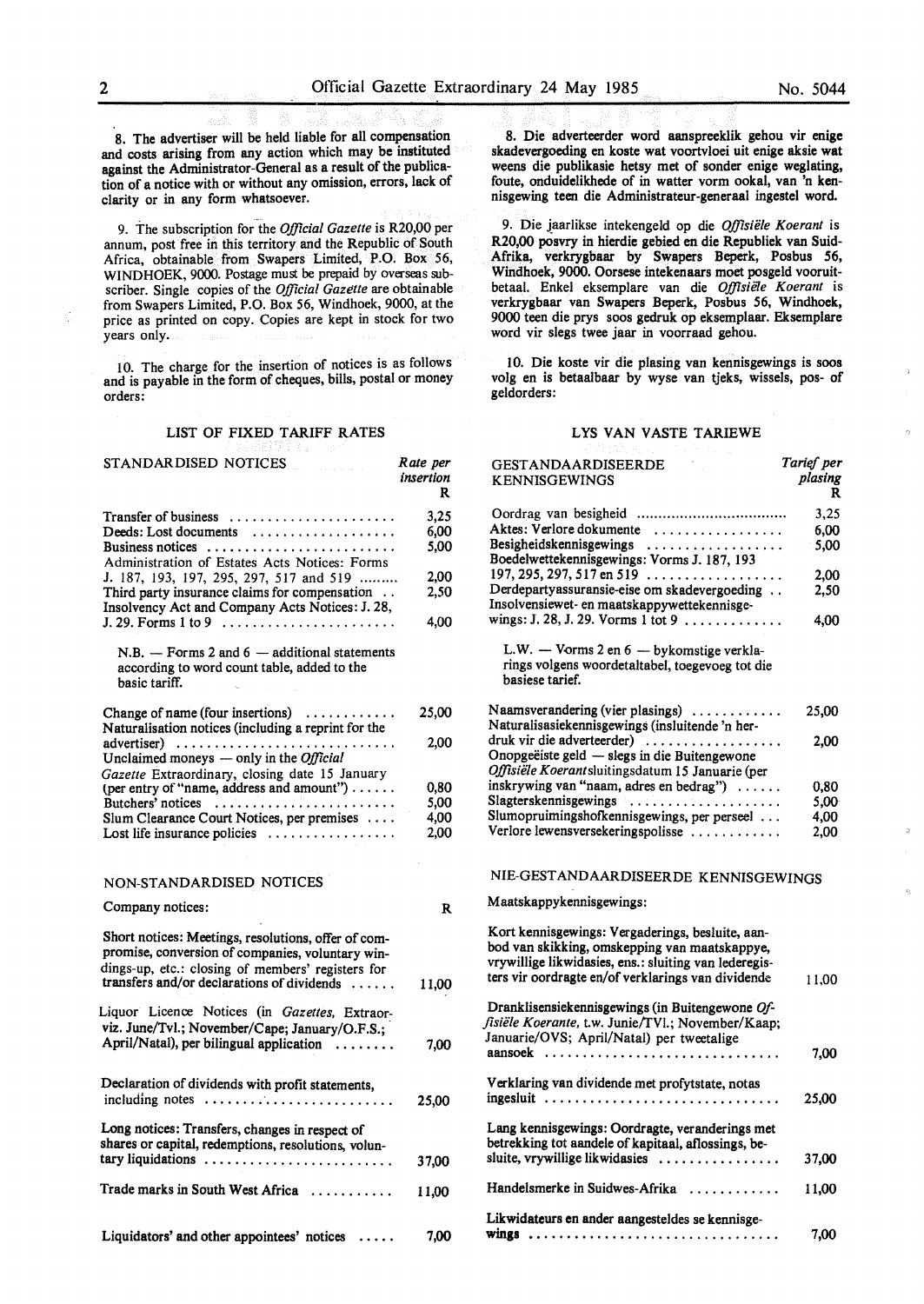# SALES IN EXECUTION AND OTHER PUBLIC SALES:

| Sales in execution $\ldots \ldots \ldots \ldots \ldots \ldots \ldots \ldots$ 18.00 |  |  |  |  |  |  |  |  |  |  |  |                      |
|------------------------------------------------------------------------------------|--|--|--|--|--|--|--|--|--|--|--|----------------------|
| Public auctions, sales and tenders:                                                |  |  |  |  |  |  |  |  |  |  |  |                      |
| Up to 75 words $\ldots \ldots \ldots \ldots \ldots \ldots \ldots \ldots$ 6,00      |  |  |  |  |  |  |  |  |  |  |  |                      |
|                                                                                    |  |  |  |  |  |  |  |  |  |  |  | 15.00                |
|                                                                                    |  |  |  |  |  |  |  |  |  |  |  | 23.00                |
|                                                                                    |  |  |  |  |  |  |  |  |  |  |  | 一度も、そしいの物です。 はししたたちの |

# ORDERS OF THE COURT:

| 승규는 일 경제에 대한 사람들이 나서 사람들이 나서 사람들이 나서 사람들이 있었다.            |       |
|-----------------------------------------------------------|-------|
| Provisional and final liquidations or seque-              |       |
|                                                           | 14,00 |
| Reduction or change in capital mergers, offer of          |       |
| compromise                                                | 37,00 |
| Judicial managements, curator bonis and similar           |       |
| and extensive <i>rule nisi</i>                            | 37,00 |
| Extension of return date $\dots\dots\dots\dots\dots\dots$ | 4,00  |
| Supersession and discharge of petitions (J. 158).         | 4,00  |
| "魏国公司"的第三人称单数"魏国"的一个人,以中被改变。                              |       |
|                                                           |       |

11. The charge for the insertion of advertisements other than the notices mentioned in paragraph 10 is at the rate of 56c per cm double column. (Fractions of a cm must be calculated as a cm).

12. No advertisements shall be inserted unless the charge is prepaid, Cheques, drafts, postal or money orders must be made payable to the Secretary: Civic Affairs and Manpower. .<br>Patrimoni e questo este:

#### Vorm/Form J 187

## LIQUIDATION AND DISTRIBUTION ACCOUNTS IN DECEASED ESTATES LYING FOR INSPECTION

In terms of section 35(5) of Act 66 of 1965, notice is hereby given that copies of the liquidation and distribution accounts (first and final, *unless othenvise stated)* in the estates specified below will be open for the inspection of all persons interested therein for a period of 21 days (or shorter or longer if *specially stated)* from the date specified or from the date of publication hereof, whichever may be the later, and at the offices of the Master and Magistrates as stated.

Should no objection thereto be lodged with the Master concerned during the specified period, the executors will proceed to make payments in accordance with the accounts.

230/84 HOVEKA Rudolf 271221 06 0003 1 Erf Nr. 6386, Katutura, Windhoek Gotfrieda Hoveka 241024 99 0013 1 Windhoek Muller & Brand Posbus 2073 Windhoek.

348/84 PETERSEN Michael 430201 5072 016 Swakopmund Marlene Wilhelmina Petersen (Gebore Martin) gebore op 4 September 1950 Swakopmund Windhoek Van der Spuy en Vennote Posbus 218, Paarl 7620.

25/85 HELBIG Karl August Friedrich 030218 5006 10 3 Bankstraat, Omaruru Omaruru Windhoek Barclays Nasionale Bank Bpk Posbus 1014, Kimberley.

489/84 WENTZEL Hermanus Jacobus 250708 01 0011 3 Brandweer Woonstelle, Windhoek Windhoek Bank Windhoek Beperk Posbus 15 Windhoek.

87/85 GRIFFITHS Garth Adrian 670403 5163 00 6 Brandweer Woonstelle, Windhoek Windhoek Bank Windhoek Beperk Posbus 15 Windhoek.

495/84 RECHNER Frank (Franc) Eric 170623 5007 003 Posbus 5744, Windhoek (Chopinstraat 4, Windhoek) Nancy Rechner (Geb Keet) 220217 0059 000 Windhoek Bestuurder, Santamtrust Bpk, Posbus 4333, Kaapstad (Eksekuteur).

## GEREGTELIKE EN ANDER OPENBARE VERKOPE:

| Geregtelike verkope                                                                    | 18.00 |
|----------------------------------------------------------------------------------------|-------|
| Openbare veilings, verkope en tenders:<br>6,00                                         |       |
| $\text{Tot } 75 \text{ woorde } \dots \dots \dots \dots \dots \dots \dots \dots \dots$ |       |
| $76$ tot 250 woorde $\ldots \ldots \ldots \ldots \ldots \ldots$                        | 15.00 |
| $251$ tot 350 woorde                                                                   | 23.00 |

# ORDERS VAN DIE HOF:

| Voorlopige en finale likwidasies                         |       |
|----------------------------------------------------------|-------|
|                                                          | 14.00 |
| Vermindering of veranderings in kapitaal-                |       |
| samesmeltings, aanbod van skikking                       | 37,00 |
| Geregtelike besture, kurator bonis en soortgelyke        |       |
| en uitgebreide bevel nisi                                | 37.00 |
|                                                          |       |
| Tersydestellings en afwysings van petisies (J. 158) 4,00 |       |

11. Die koste vir die plasing van advertensies, behalwe die kennisgewings wat in paragraaf 10 genoem word, is teen die tarief van 56c per sm dubbelkolom. (Gedeeltes van 'n sm moet as volle sm bereken word).

(株式会社法人義人) アセマ 薬も合成する

12. Geen advertensie word geplaas tensy die koste nie vooruitbetaal is nie. Tjeks, wissels, pos- en geldorders moet aan die Sekretaris,: Burgersake en Mannekrag betaalbaar gemaak word. n e alle dolc'ho vezel de

# LIKWIDASIE- EN DISTRIBUSIEREKENING IN BESTORWE BOEDELS WAT TER INSAE LÊ

Ingevolge artikel 35(5) van Wet 66 van 1965, word hierby kennis gegee dat duplikate van die likwidasie- en distribusierekenings (eerste en finale, *tensy anders vermeld)* in die boedels hieronder vermeld, in die kantore van die Meester en Landdroste soos vermeld en gedurende 'n tydperk van 21 dae (of korter of Janger *indien spesiaal vermeld)* vanaf gemelde datums of vanaf datum van publikasie hiervan, as dit later is, ter insae lê van alle persone wat daarby belang het.

Indien binne genoemde tydperk geen besware daarteen by die betrokke Meester ingedien word nie, gaan die eksekuteurs oor tot die uitbetalings ingevolge gemelde rekenings.

102/85 JANSEN VAN RENSBURG Hermanus Christoffel 470223 5033 005 Riekmanstraat 64, Pionierspark, Windhoek Susanna (Sussanna) Johanna Maria (Marie) Jansen van Rensburg (Gebore Jamneck) 520326 0053 009 Windhoek Die Bestuurder, Santamtrust Bpk Posbus 4333, Kaapstad (Eksekuteur).

73/85 HUHLE Edgar Emil Johannes 220125 5011 001 Komuanab, Distrik Karibib Karibib Windhoek Die Bestuurder, Santamtrust Bpk, Posbus 4333, Kaapstad (Eksekuteur).

198/84 DU PREEZ Jacobus Lodewicus 460521 5032 006 Besstraat 61, Windhoek Die gewysigde Eerste en Finale Likwidasie- en Distribusierekening Windhoek Die Bestuurder, Santamtrust Bpk., Posbus 4333 Kaapstad (Eksekuteur).

209/84 KRUGER Andre 490204 5047 00 1 Posbus 452, Okahandja Gewysigde Supplementêre Rekening tot die Eerste en Finale Okahandja Windhoek Barclays National Bank Trustee Branch PO Box 1014 Kimberley 8300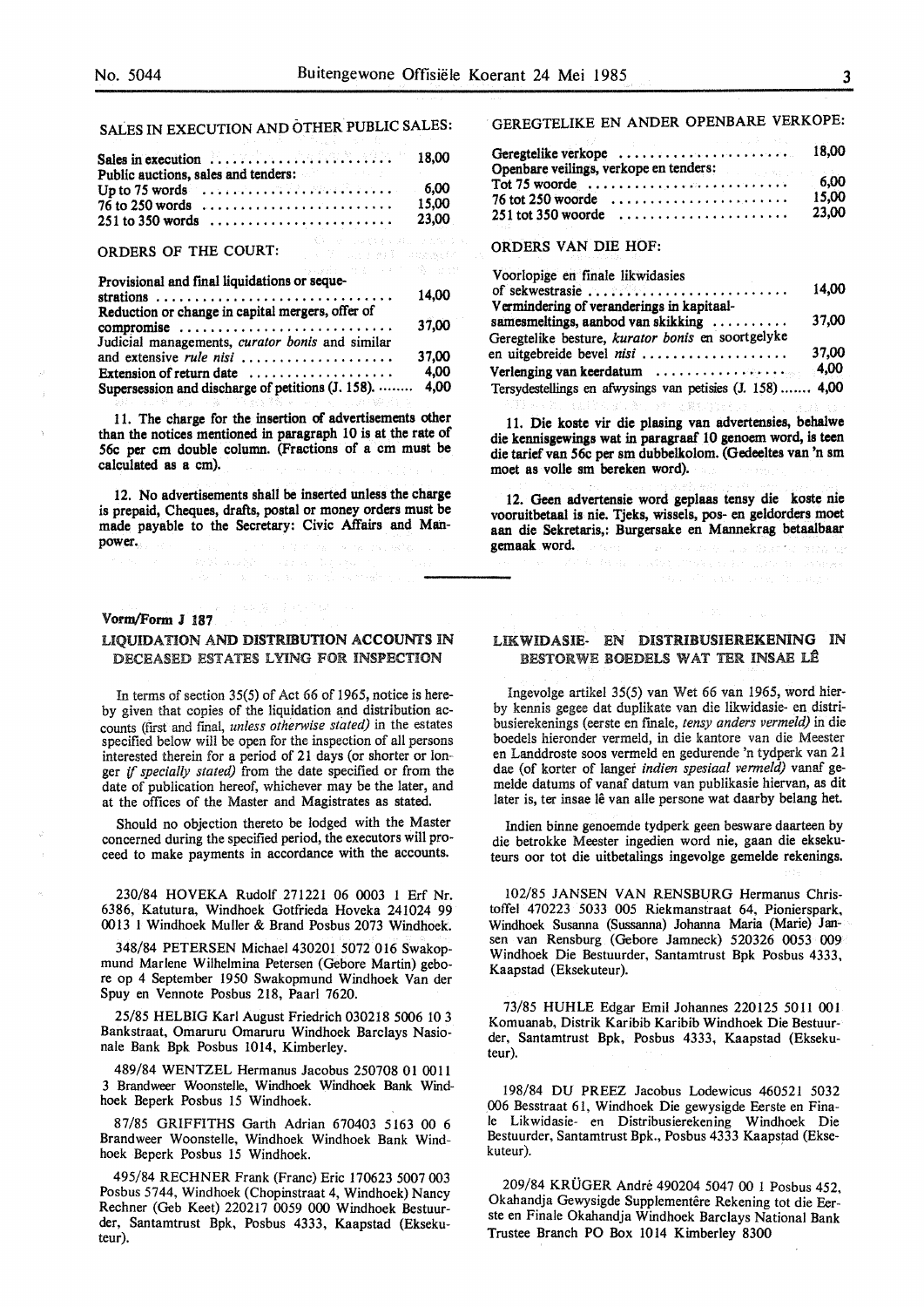140/84 DE BRUYN (gebore Weakley) Margareta Elizabeth 160302 0001 00 4 Outjo Eerste Likwidasie en Distribusierekening en tweede en finale Outjo Windhoek Barclays Nasionale Bank Beperk, Posbus 1014, Kimberley.

357/83 BORSTLAP Wiltrud, Jutta Anneliese 3805110015004 Windhoek voorheen Manjetti Windhoek Windhoek Gewysigde Windhoek R.A.G. Diekmann c/o Van Wyk & Stiemert Posbus 3386, Windhoek 9000.

.<br>Vəfatlar

a chiana un accordo

 $\{\varphi\}_{\varphi}^{\mathcal{A}}=\{\xi_{\varphi}\}_{\varphi}^{\mathcal{A}}$  and the  $\varphi$ 

407/84 GIBSON Daniel Frederik Swartmodderstraat 200 I B Keetmanshoop Eerste en Finale Likwidasie- en Distribusierekening Gibson Anna Magrieta Fredrika Windhoek Keetmanshoop I.entin Botma & Van den Heever Posbus 38 Keetmanshoop.

# **vorm/Fonn J 193**

## **NOflCE TO CREDITORS** IN **DECEASED ESTATES**

All persons having claims against the estates mentioned below are hereby called upon to lodge their claims with the executors concerned, within 30 days (or otherwise as indicated) calculated from the date of publication hereof. The information is **given** in the following order: Estate number, surname and christian names, date of birth, identity number, last address, date-of-death; surviving spouse's names, surname date of birth and identity number; name and address of executor or authorised agent, period allowed for lodgement of *claims* if *other than 30 days.* 

63/84 Pretoria ROSSOUW Stephan 28 Augustus 1955 550828 5133 002 1 Klein Aub, Suidwes-Afrika 13 Januarie 1984 Santamtrust Bpk, Posbus 602, Johannesburg 2000.

150/85 Windhoek BURGER Johannes 20.l l.1923 231120 5012 00 7 Osiris Distrik Gobabis 24.3.1985 Danjelina Jacoba Burger Bank Windhoek Beperk Posbus 15 Windhoek

### **KENNISQEWING AAN KREDITEURE** IN **BESTOR-WE BOEDELS**

Alie persone wat vorderinge bet teen die boedels hieronder vermeld, word hierby versoek om hul vorderinge by die betrokke eksekuteurs en binne 'n tydperk van 30 dae (of andersins soos aangedui) gereken vanaf die datum van publikasie hiervan in te lewer. Die inligting word verstrek in die volgorde: Boedelnommer, familienaam en voorname, geboortedatum, persoonsnommer, laaste datum, familienaam, geboortedatum en persoonsnommer; naam en adres van eksekuteurs of gemagtigde agent, tydperk toegelaat vir lewering van vorderings *indien anders as 30 dae.* 

109/85 Windhoek MOORE Robert Stephen 21 Februarie 1916 160221 5023 00 5 Huis Nommer 174, Kombat -SWA 16 Februarie 1985 Barclays Nasionale Bank Beperk, Posbus 1014, Kimberley 8300.

175/85 Windhoek RETHEMEYER Maria Magdalene 11/09/1981 010911 0005 10 4 No 12 Joseph-Wood Street Windhoek 9000 28/04/1985 H.G. Rethemeyer c/o Engling, Stritter & Partners P.O. Box 43, Windhoek 9000.

157/85 Windhoek MARITZ Jacobus Johannes Nel 10/09/01899 990910 01 00021 Langstraat no 32, Otjiwarongo 23/04/1985 Engela Maria Magdalena Elizabeth Maritz 28/09/1924 240928 01 0005 4 Johannes Dawid Gerhardus Maritz, Posbus 21873 Windhoek 9000.

#### **Vonn/Fomt 4**

## **LIQUIDATION ACCOUNTS AND PLANS OF DISTRIBUTION OR CONTRIBUTION** IN **SEQUES-TRATED ESTATES OR COMPANIES BEING WOUND UP**

Pursuant to section 108(2) of the Insolvency Act, 1936, section 136(2) of the Companies Act, 1926, and section 406(3) of the Companies Act, 1973, notice is hereby given that the liquidation account and plans of distribution or contribution in the estates or the companies mentioned below will lie open for inspection by creditors or contributories at the offices of the Master and the Magistrates stated therein, for a period of 14 days, or for such a period as stated therein, from the dates mentioned below or from the date of publication hereof, which-ever may be the later date.

# **LIKWIDASIE REKENINGE EN PLANNE VAN DISTRIBUSJE OF KONTRIBUSJE REKENING** IN **GESEKWESTREERDE BOEDELS OF MAATSKAP-PYE IN LIKWIDASJE**

Ingevolge artikel 108(2) van die Insolvensiewet, 1936, artikel 136(2) van die Maatskappywet, 1926, en artikel 406(3) van die Maatskappywet, 1973, word hierby kennis gegee dat die likwidasie- distribusie- of kontribusierekening\_s in die boedels of die maatskappye, na gelang van die geval, hieronder vermeld ter insae van skuldeisers of kontribuante sal lê op die kantore van die Meester en Landdroste daarin genoem, gedurende 'n tydperk van 14 dae, of die tydperk wat daarin vermeld is, vanaf die datum hieronder vermeld of vanaf die datum van publikasie hiervan, watter datum ook al die laaste is.

W22/84 Insolvent Estate HJF Van Dyk Amended First & Final Liquidation & Distribution Account At the office of the Master of the Supreme Court Windhoek and the Magistrate's Office Okahandja for a period of 14 days as from 24 May 1985. Trust & Mining Co (Pty) Ltd PO Box 82 Windhoek.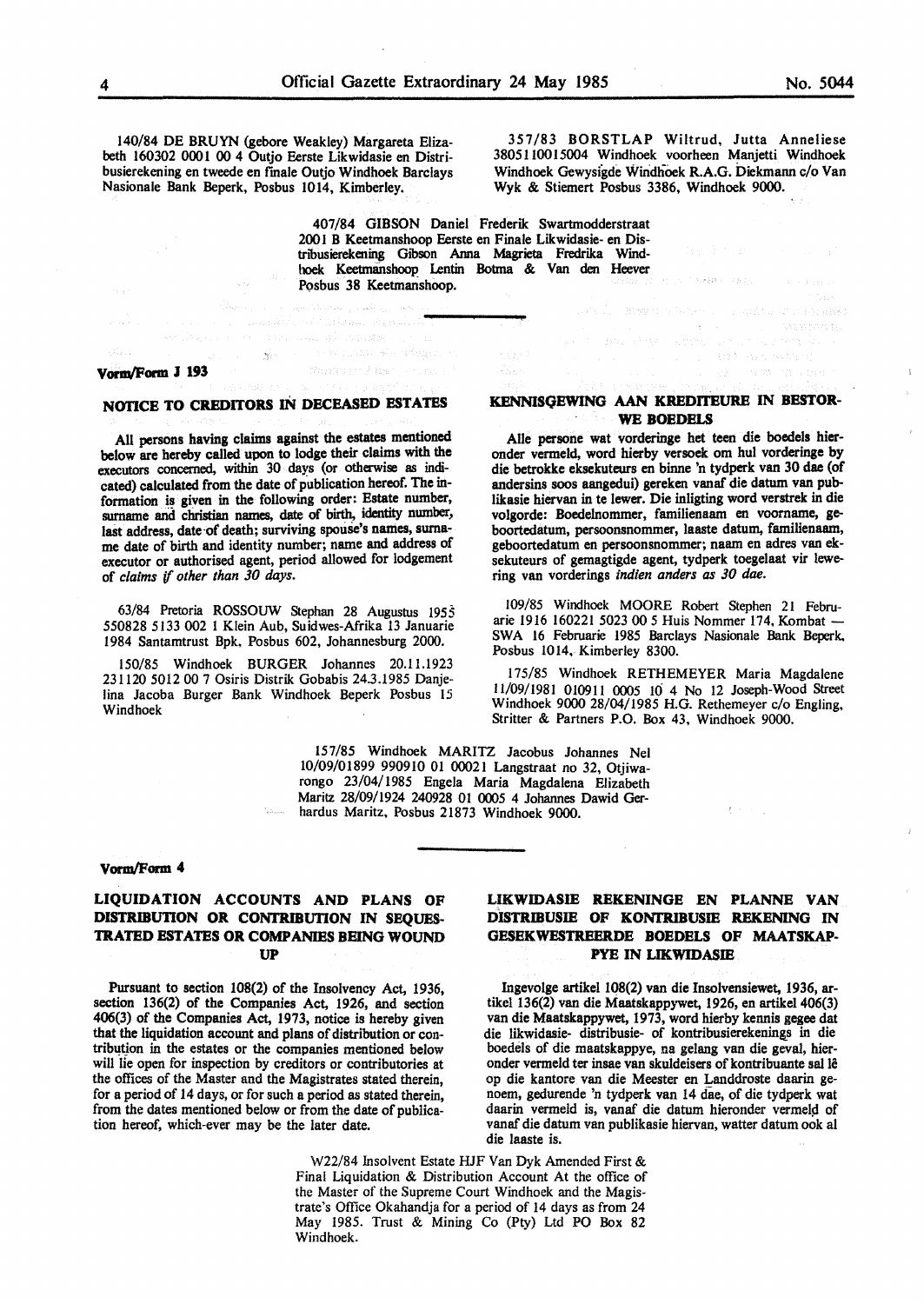#### Vorm/Form 1

# **APPOIN1MENI' ()F TRUSTEES AND LIQUIDATORS AND PROOF OF CLAIMS** IN **SEQUESTRATED ESTATES OR COMPANIES BEING WOUND UP**

Pursuant to sections 40(3), 56(3) and 77 of the Insolvency Act, 1936, sections 129, 179 and 182 of the Companiea Act, 1973, notice is hereby given that the persons mentioned below have been appointed trustees or liquidators, as the case may be and the persons indebted to the estates or companies are required to pay their debts to them forthwith unless otherwise indicated.

Meetings of creditors or contributories of the said estates or companies will be held on the dates and at the times and places mentioned below, for proof of claims against the estates or companies, for the purpose of receiving the trustees' or liquidators' reports as to the affairs and conditions of the estates or companies and for giving the trustees or liquidators directions concerning the sale or recovery of any parts of the estates or assets of the companies or concerning any matter relating to the administration thereof.

The particulars are given in the following order: Number of estate/company; name and description of estate/company; name and address of trustee or liquidator and date, hour and place of meeting and period within which debt must be paid, if this is not to be done forthwith.

# **AANSTELLING VAN KURATORS EN LIKWI-DATEURS EN BEWYS VAN VORDERINGS** IN **GESEKWESTREERDE BOEDELS OF MAAT-SKAPPYE IN LIKWIDAISE**

Ingevolge artikels 40(3), 56(3) en 77 van die Insolvensiewet, 1936, artikels 129, 179 en 182 van die Maatskappywet, 1926 en artikels 339, 366, 375(5) (b) en 402 van die Maatskappywet, 1973, word hierby kennis **gegee** dat die persone hieronder vermeld as kurators of likwidateurs aangestel is, na **gelang van die geval, en dat persone wat enigiets aan die boe**dels of maatskappye verskuldig is die skulde, tensy anders vermeld, onmiddellik by genoemde kurators of likwidateurs moet betaal. Byeenkomste van skuldeisers of kontribuante van genoemde boedels of maatskappye sal gehou word op die datums, ure en plekke hieronder vermeld vir die bewys van vorderings teen die boedels of maatskappye, vir die ont~ vangs van die verslae van die kurators of likwidateurs oor die sake en toestand van die boedels of maatskappye en om opdragte aan die kurators of likwidateurs uit te reik betreffende die verkoop of opvordering van gedeeltes van die boedels of bates van die maatskappye of betreffende **aange**leenthede rakende die beheer daarvan.

Die besonderhede word verstrek in die volgorde: Nommer van boedel/maatskappy; naam en adres van kurator of likwidateur, en datum, uur en plek van byeenkoms en tydperk waarin skuld betaal moet word, indien dit nie onmiddellik moet **geskied** nie.

W23/84 Entertainment Enterprises (Pty) Ltd (In Liquidation) IR McLaren Investment Trust Co (Pty) Ltd PO Box 21204 Windhoek Wednesday the 5th June 1985 at 10.00 am. At the Office of the Master of the Supreme Court Windhoek general meeting of creditors Investment Trust Co (Pty) Ltd PO Box 21204 Windhoek.

#### Vorm/Form 297

## **NOTICE FOR ELECTION OF EXECUTORS AND/OR TUTORS.**

#### **ELECTION OF EXECUTORS AND TUTORS**

The Estates of the Persons mentioned in the subjoined Schedule being unrepresented, interested, parties are hereby given notice by the Master of the Supreme Court of South West Africa, that meetings will be held in several Estates at the dates, times and places specified, for the purpose of selecting some Person or Persons, for approval by the respective Master, as fit and proper to be appointed by them as Executors or Tutors, as the case may be.

Meetings in a town in which there is a Master's Office, will be held before the Master; elsewhere they will be held before the Magistrate.

 $N.B.$  - Items indicated by  $a^*$  on the left hand side, denote the election of a Tutor; otherwise an Executor is to be elec- ~".d.

#### **KENNISGEWING VIR VERKIESlNG. VAN EKSEK.U-TEURS EN/OF VOOGDE**

## **VERKIESING VAN EKSEKUTEURS EN VOOGDE**

Aangesien die Boedels van die Persone vermeld in onderstaande Bylae nie verteenwoordig is nie, word hierby deur Meesters van die Hooggeregshowe van Suid-Afrika aan belanghebbendes kennis gegee, dat byeenkomste ten opsigte van die verskillende Boedels op die datums, tye en plekke vermeld, gehou sal word met die doe! om 'n Persoon of Persone te kies vir goedkeuring deur die Meester as geskik en bekwaam om deur hom aangestel te word as Eksekuteurs of Voogde, na gelang van omstandighede.

In 'n stad waarin 'n Kantoor van 'n Meester is, word die byeenkoms voor die Meester gehou en in ander plekke voor die Landdros.

L.W. - Items aan die linkerkant moet 'n \* gemerk, dui aan die verkiesing van 'n Voog; andersins word 'n Eksekuteur gekies.

162/85 WOTIKE: Robert Brewer 1985-04-15 Master of the Supreme Court Windhoek 1985-06-07 10h00 South West Africa Master of the Supreme Court P/Bag X13190 Windhoek 9000.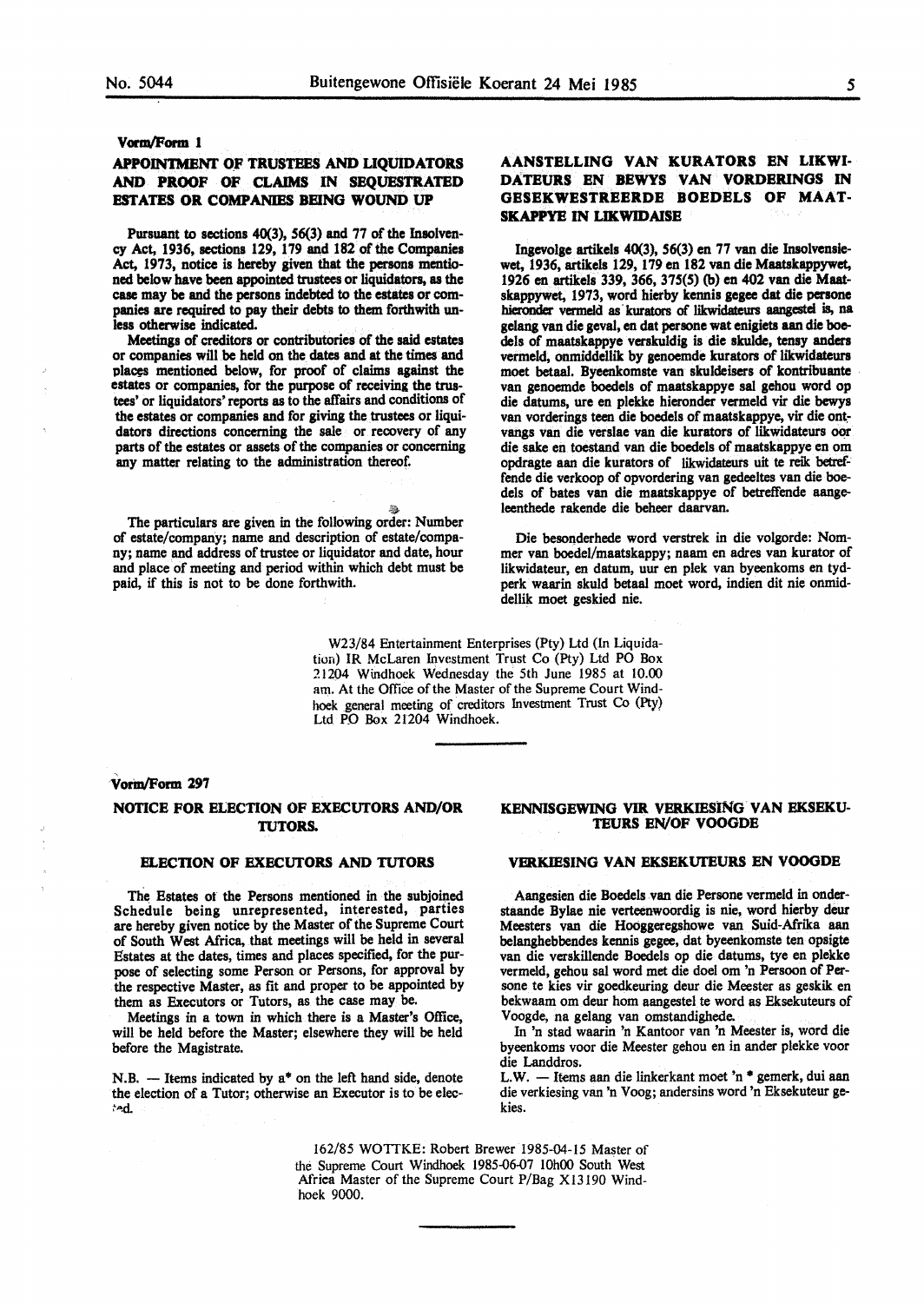# **Vorm/Form 3**

# **EXTENSION OF TIME WITHIN WHICH TO LODGE LIQUIDATION ACCOUNTS AND PLANS OF DISTRI-BUTION OR CONTRIBUTION IN SEQUESTRATED ESTATES OR COMPANIES BEING WOUND UP**

Pursuant to section 109(1) of the Insolvency Act, 1936, and section 135(1) (c) of the Companies Act, 1926, notice is hereby given that after the expiration of a period of 14 days as from the date of publication hereof, it is the intention of the trustees or liquidation as the case may be, of sequestrated estates or companies being wound up mentioned below. to apply to the respective Master for an extension of time, as specified below, within which to lodge liquidation accounts and plans of distribution or contribution.

W24/74 Insolvent Estate Paul Manfred Gums D O'N Mathews Appointed on 24/10/1974 c/o Trust & Mining Co (Pty) Ltd PO Box 82 Windhoek 9000 16 February 1985 6 Months Master of the Supreme Court Windhoek 16 August 1985.

W23/74 Insolvent Estate Roland Reinhold Krämer D O'N Mathews Appointed on 23/10/1974 c/o Trust & Mining Co (Pty) Ltd PO Box 82 Windhoek 9000 16 February 1985 6 Months Master of the Supreme Court Windhoek 16 August 1985.

Wl6/84 Insolvent Estate of G Handke T/A Europahof Hotel Swakopmund IR McLaren Trustee appointed on 1st November 1984 1st May 1985 3 months extention of Master of the Supreme Court Windhoek until 1st August 1985 to lodge the First & Final Liquidation & Distribution Account Trust & Mining Co (Pty) Ltd PO Box 82 Windhoek.

# **VERLENGING VAN TERMYN VIR INDIBNING VAN LJKWIDASIB- DISTRIBUSIE- OF KONTRIBUSIB-REKENING IN GESEKWESTREERDE BOEDELS OF MAATSKAPPYE IN LIKWIDASIB**

Ingevolge artikel 109(1) van die Insolvensiewet, 1936, en artikel 135(1)(c) van die Maatskappywet, 1926, word hierby kennis gegee dat kurators of likwidateurs van die gesekwestreerde boedels of maatskappye in Iikwidasie, na gelang van die geval hieronder vermeld voomemens is om na afloop van 'n termyn van 14 dae vanaf die datum van die publikasie hiervan, die betrokke Meesters om 'n verlenging van die termyne hieronder genoem, vir die indiening van likwidasie-, distribusie- of kontribusierekenings te versoek.

WIS/84 Insolvent Estate Dawid Abel Ne! IR McLaren Trustee Appointed on 3rd August 1984 3rd June 1985 3 months extention Master of the Supreme Court Windhoek until 15th August 1985 to lodge the First & Final Liquidation & distribution Account Trust & Mining Co (Pty) Ltd PO Box 82 WINDHOEK.

WI 4/84 Insolvent Estate Jacobus Makati IR McLaren Trustee Appointed on 3rd August 1984 3rd June 1985 3 months extention Master of the Supreme Court Windhoek until 15th August 1985 to lodge the First Liquidation & distribution Account Trust & Mining Co (Pty) Ltd PO Box 82 Windhoek 9000.

W 13/84 Insolvent Estate Makati & Ne! IR McLaren Trustee Appointed on 13 July 1984 15th May 1985 3 months extention Master of the Supreme Court Windhoek until 15th August 1985 to lodge the First & Final Liquidation & Distribution Account Trust & Mining Co (Pty) Ltd PO Box 82 Windhoek.

#### Vorm/Form 519

# LIQUIDATION AND DISTRIBUTION ACCOUNT IN DECEASED ESTATE LYING FOR INSPECTION

In terms of section 35(5) of Act 66 of 1965 notice is hereby given that the liquidation and distribution account in the Estate specified in the Schedule will be open for inspection of all persons interested therein for a period of 21 days from the date of publication hereof (or otherwise as indicated) at the offices of the Master of the Supreme Court and Magistrate, as stated.

Should no objection thereto be lodged with the Master during the specified period, the Executor wffl proceed to make payment in accordance therewith.

131/85 LOFTIE-EATON Theunis 031215 5014 00 3 Windhoek Eerste en Finale 24/5/85 Windhoek Standard Bank SWA Ltd (Registered Commercial Bank) Trustee Branch PO Box 2164 Windhoek 9000.

103/85 Mc DONALD Johan Hendrik 180302 5017 00 1 Tsumeb Eerste en Finale 24/5/85 Windhoek Tsumeb Standard Bank SWA Bpk (Geregistreerde Hahdelsbank) Trustee Tak Posbus 2164 Windhoek 9000.

## LIKWIDASIE EN DISTRIBUSIEREKENING IN BE-STORWE BOEDEL WAT TER INSAE LÊ

lngevolge artikel 35(5) van Wet 66 van 1964 word hierby kennis gegee dat die likwidasie- en distribusierekening in die , Boedel in die Bylae vermeld in die kantore van die Meester van die Hooggeregshof en Landdros soos vermeld vir 'n tydperk van 21 dae vanaf die datum van publikasie hiervan (of andersins soos aangedui) ter insae sal lê vir alle persone wat daarby belang het.

Indien geen besware daarteen by die Meester binne die gemelde tydperk ingedien word nie, sal die eksekuteur tot uitbetaling daarvolgens oorgaan.

427/84 HALBERSTADT Friedrich 141005 5012 00 9 Farm Tiefwasser No. 376 PO Box 224 Grootfontein Supplementary First and Final 21 days Windhoek Grootfontein Standard Bank SWA Bpk (Geregistreerde Handelsbank) Trustee Tak Posbus 2164, Windhoek 9000.

126/85 SCHAEPE Gerhard Hermann 340718 5016 007 Windhoek First and Final 21 days Windhoek Windhoek Standard Bank SWA Ltd (Registered Commercial Bank) Trustee Branch PO Box 2164 Windhoek 9000.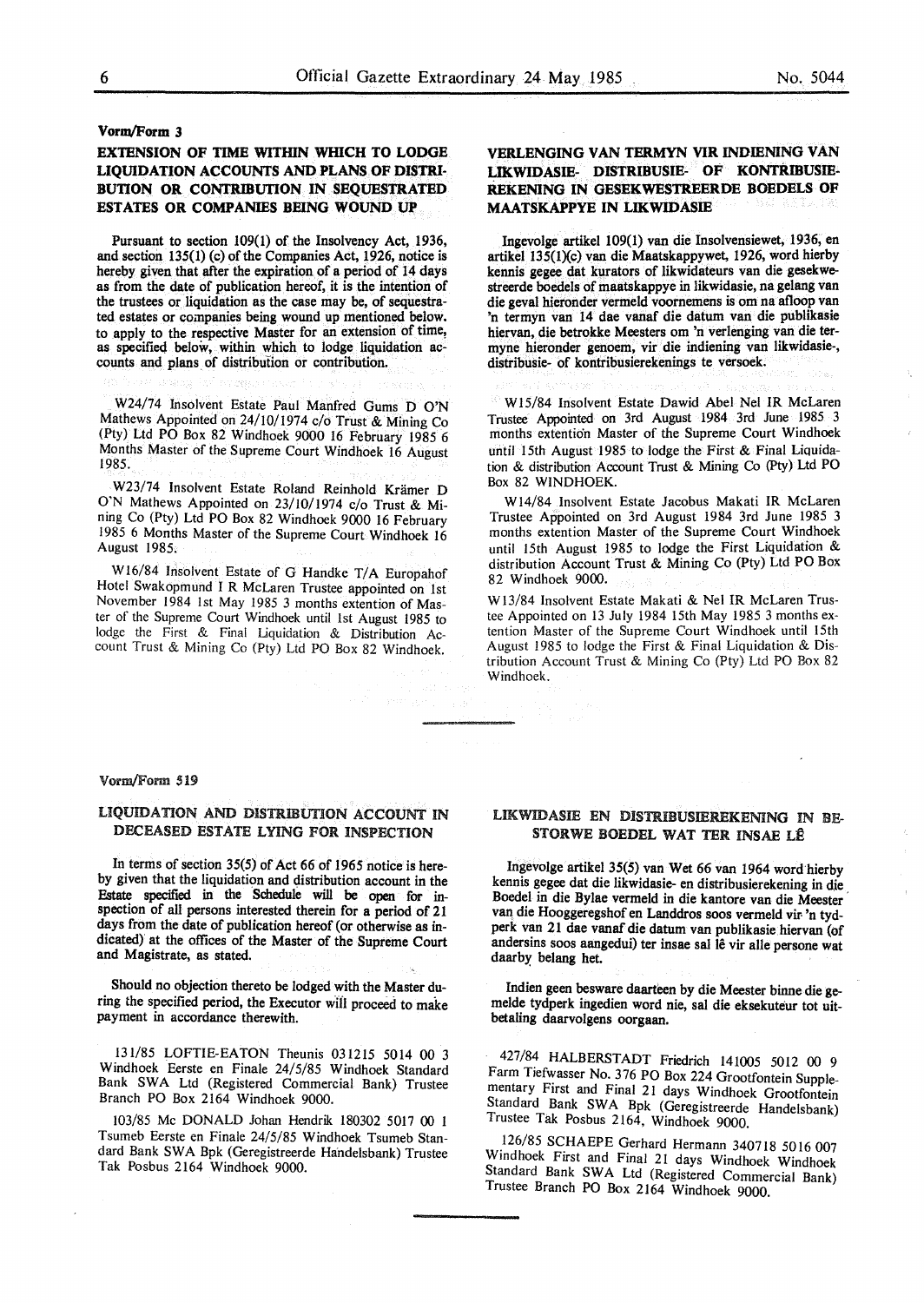## **Vorm/Form J 28**

# **ESTATES OR COMPANIES SEQUESTRATED OR WOUND UP PROVISIONALLY**

Pursuant to section 17(4) of the Insolvency Act, 1936, and section 356(1) of the Companies Act. 1973, notice is herebv given by the Master of the Supreme Court that the estates or con.panies mentioned below have been sequestrated or wound up provisionally by order of the said Court.

W15/85 Kleinbegin Mining Company (Pty) Ltd. 26 April 1985 Supreme Court of South West Africa Saverino Polera Meester van die Hooggeregshof P/Sak X13190 Windhoek 9000.

a solari olarak bir diktar 1976.<br>Tanış yapan Mari

#### **Vorm/Form J 29**

 $\overline{1}$ 

# **FIRST MEETINGS OF CREDITORS, CONTRIBU-TORIES, MEMBERS OR DEBENTURE-HOLDERS OF SEQUESTRATED ESTATES, COMPANIES BEING WOUND UP OR PLACED UNDER PROVISIONAL JUDICIAL MANAGEMENT**

The estates and companies mentioned below having been placed under sequestration, being wound up or having been placed under provisional judicial management by order of the Supreme Court of South Africa, Masters of the Supreme Court hereby given notice, pursuant to section 17(4) and 40(1) of the Insolvency Act, 1936, section 119(3), 125 (1) and 196bis (4) of the Companies Act, 1926, and sec-tions 356(1), 364(1) and 429 of the Companies Act, 1973, that first meeting of creditors, contributories, members or debenture-holders of the said estates or companies will be held on the dates and at the times and places mentioned below, for proof of claims against the estates or companies, the election of trustees, liquidators or judicial managers or managers or provisional judicial managers or for the purposes referred to in section 364 or 431 of Act 61 of 1973, as the case may be.

Meetings in a place in which there is a Master's office, will be held before the Master; elsewhere they will be held before the Magistrate.

WI 1/85 Johannes Fransiskus Bergh Nossobstraat Aranos, Distrik Mariental 29 Maart 1985 26 April 1985 Hooggeregshof van Suidwes-Afrika 5 Junie 1985, 10h00, Meester van die Hooggeregshof P/Sak Xl3190 Windhoek 9000.

## **BOEDELS OF MAATSKAPPYE WAT VOORLOPIG GESEKWESTREER OF GELIKWIDEER IS**

Ingevolge artikel 17(4) van die Insolvensiewet, 1936, en artikel 356(1) van die Maatskappywet, 1973, word hierby deur die Meester van die Hooggeregshof kennis gegee dat die boedels of maatskappye hieronder vermeld voorlopig op las van genoemde Hof gesekwestreer of gelikwideer is.

W17/85 Hudup Winkels (Edms) Beperk w.h.d.s. Westelike Winkels 3 Mei 1985 Hooggeregshof van Suidwes-Afrika Hudup Winkels (Edms) Bpk. w.h.d.a. Westelike Winkels. Meester van die Hooggeregshof P/Sak X13190 Windhoek 9000.

# **EERSTE BYEENKOMSTE VAN SKULDEISERS, KONTRIBUANTE, LEDE OF SKULDBRIEFHOUERS VAN GESEKWESTREERDE BOEDELS, MAATSKAP-**PYE IN LIKWIDASIE OF ONDER VOORLOPIGE **GEREGTELIKE BESTUUR**

Nademaal die boedels of maatskappye hieronder vermeld op las van die Hooggeregshof van Suidwes-Afrika gesekwestreer, gelikwideer of onder voorlopige geregtelike bestuur geplaas is, word hierby deur die Meesters van die Hooggeregshof ingevolge artikels 17(4) en 40(1) van die Insolvensiewet, 1936, artikels 119(3), 125(1) en l96bis(4) van die Maatskappywet, 1936, 1926, en artikels 356(}), 364(1) en 429 van die Maatskappywet, 1973, kennis gegee dat 'n. eerste byeenkoms van skuldeisers, kontribuante, lede of skuldbriefhouers van genoemde boedels of maatskappye op die datums, ure en plekke hieronder vermeld, vir die bewys van eise teen die boedels of maatskappye, die verkiesing van kurators, likwidateurs of geregtelike bestuurders of bestuurders of voorlopige geregtelike bestuurders, of vir die doeleindes bedoel in artikel 364 of 431 van Wet 61 van 1973, na gelang van die geval, gehou sal word.

In 'n plek waarin 'n kantoor van 'n Meester is, word die byeenkoms voor die Meester en op ander plekke voor die Landdros gehou.

W10/85 Etienne John Weakly Advance Scrap Metal 17 Yskor Street, Northern Industrial, Windhoek 29 March 1985 10 May 1985 Supreme Court of South West Africa 12 June 1985, 10h00, Master of the Supreme Court P/Bag Xl3190 Windhoek 9000.